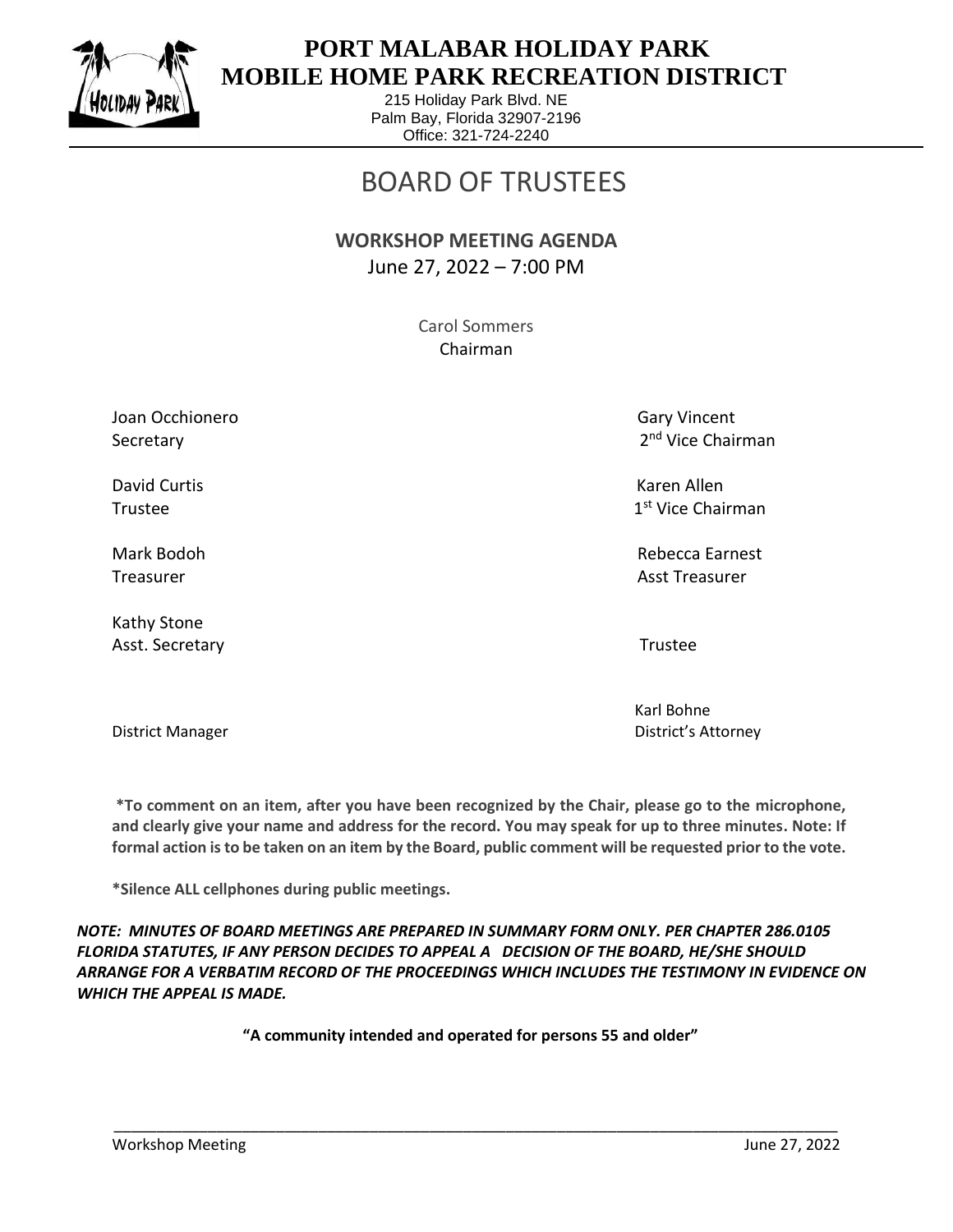

 $\overline{a}$ 

### **PORT MALABAR HOLIDAY PARK MOBILE HOME PARK RECREATION DISTRICT**

215 Holiday Park Blvd. NE Palm Bay, Florida 32907-2196 Office: 321-724-2240

- **1. Meeting Call to Order**
- **2. Invocation**
- **3. Pledge of Allegiance**
- **4. Roll Call**

#### **5. Chairman Announcements**

- a. The Board still has an open seat, if you are interested in serving our community, please submit your letter of intent to the Board of Trustee.
- b. At the request of our maintenance staff the Recreation Hall will be closed during the week of July 18 -22, so the floors can be refinished.

#### **6. Approval of the Meeting Minutes**

- a. June 9, 2022 Special Meeting
- b. June 13, 2022 Regular Meeting
- c. June 16, 2022 Special Meeting

#### **7. Old Business**

- a. Becky Earnest Report/Update on the search for our District Property Manager
- b. Mark Bodoh
	- i. Update /Final Status 2022-2023 Budget
	- ii. Forensic Audit Update (if any).
	- iii. Reserve Accounts Report and /or Approval
		- 1. Action Motion to approve
		- 2. Public Comments
		- 3. Trustee Comments
		- 4. Call for Vote
- c. Dave Curtis/Terry Steimer Update on Culvert Repairs located at Cheswick Entry Gate (if any).

\_\_\_\_\_\_\_\_\_\_\_\_\_\_\_\_\_\_\_\_\_\_\_\_\_\_\_\_\_\_\_\_\_\_\_\_\_\_\_\_\_\_\_\_\_\_\_\_\_\_\_\_\_\_\_\_\_\_\_\_\_\_\_\_\_\_\_\_\_\_\_\_\_\_\_\_\_\_\_\_\_\_\_\_\_

- d. Mark Bodoh Update/Report from our Legal Council for issues at hand
- **8. New Business**
- **9. ACC Report**
- **10. HPPOA Report**